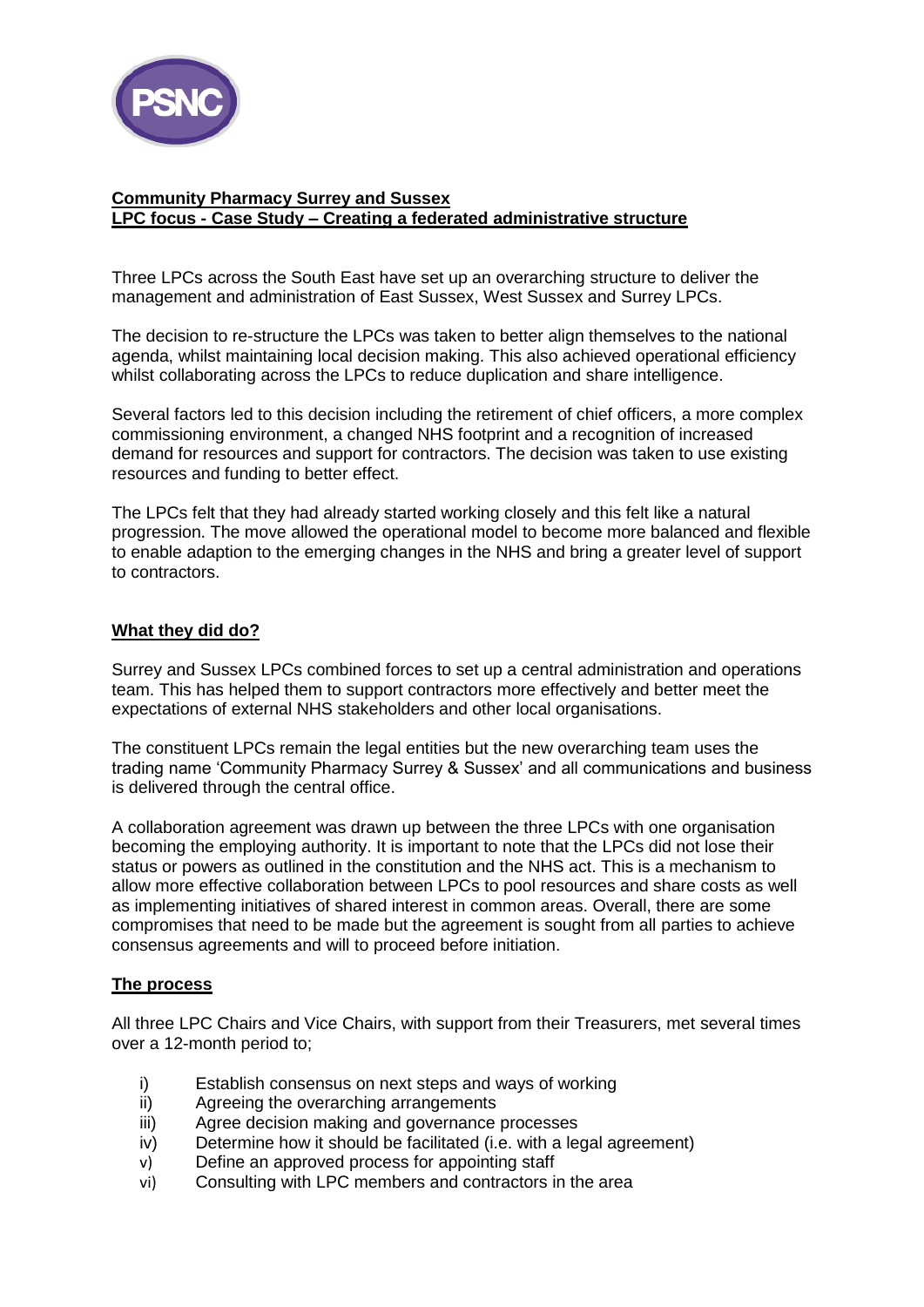

- vii) Defining a clear scheme of delegation
- viii) Decide the priorities across all LPCs, joint projects and operating plan
- ix) Establish clear roles and accountabilities
- x) Develop collective governance arrangements
- xi) Arrange oversight of the central team

The central operations team consists of a:

- Chief Executive Officer (CEO)<br>- Service Development and Sup
- Service Development and Support Pharmacist
- Communications and Engagement Lead
- Administrator (to support operational day to day management)

Based in an office shared with the Local Medical Committees (LMCs), the team utilises technology to facilitate field-based working and employs a virtual receptionist.

## **A summary of the structure is outlined below**



## **Top Tips**

The CEO of the joint Community Pharmacy Surrey and Sussex group, James Wood, has provided the following pointers for other LPCs considering this type of re-structuring.

- 1. Establish a consensus and a will to progress the initiative.
- 2. Ensure all parties are committed for a set period.
- 3. Establish clear expectations for all parties concerned through the development of a scheme of delegation. This should include decision making processes as well as clear roles and accountabilities.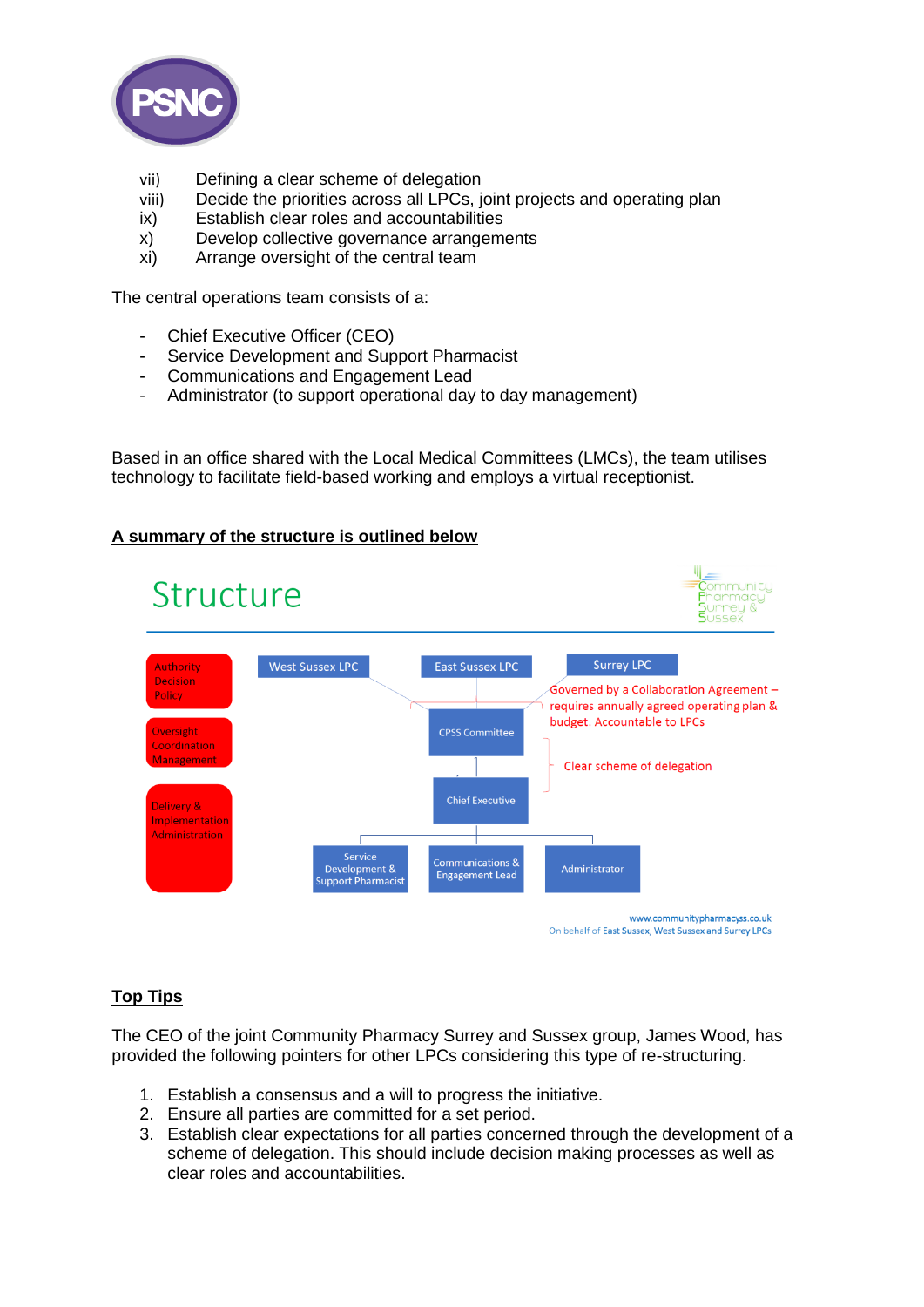

- 4. Establish good working relationships and trust between the Chairs and Vice Chairs of the LPCs.
- 5. Ensure legal advice is available for progressing the initiative.
- 6. Once the federated structure was established; HR, Health and Safety and IT outsourcing arrangements were considered and agreed to support the new central operations team
- 7. Ensure employment processes were agreed clearly
- 8. Co-ordination of the CEO, operations team and leadership team

### James told us:

"This was a cultural change in working practices and it was important to take LPC members with us on that journey. We had to ensure they were willing and comfortable to allow the central operations team to perform the functions agreed. It is advisable to take the necessary time to establish consensus and agreements, so all parties are comfortable and agree to the changes.

We created a Leadership Oversight and Scrutiny Team of Chairs and Vice Chairs to provide the strategic steer and oversee progress of the agreed workplans and priorities on behalf of the three LPCs."

## **Challenges**

However, James also warns LPCs to be aware of possible barriers, for example:

- 1. Getting Commitment and agreement from all parties to progress with the initiative
- 2. Ensure everyone remains committed to the agreed outcomes
- 3. Planning joint meetings of LPCs, regular meetings between the Central operations team and the Leadership team to allow efficient use of time but frequent enough to ensure all parties were updated on developments. It is important to ensure all were involved in the decision- making process. This required good reporting and transparency regarding any developments.

## **Outcomes**

Surrey and Sussex LPCs' goal was to achieve greater efficiency to increase the capability and capacity of the LPCs within existing funding levels. The level of external engagement has increased and relationships with Sustainability and Transformation Partnerships (STPs) and other NHS stakeholders at Senior level has improved.

#### James said:

"The main objective was to provide the resources and expertise to represent, advise and support contractors in the best possible way, without increasing the overall cost to contractors. Funds released as a result of changes to contribute to the additional resources, so being cost neutral for contractors but with good value from levy income."

Most importantly; the changes have enabled the LPCs to better navigate the upcoming changes, responding quickly to opportunities. This in turn has improved commissioned service delivery through central support for contractor engagement.

This has provided an excellent foundation to ensure we can support and add value to contractor as well as ensure pharmacies can integrate within local NHS structures and